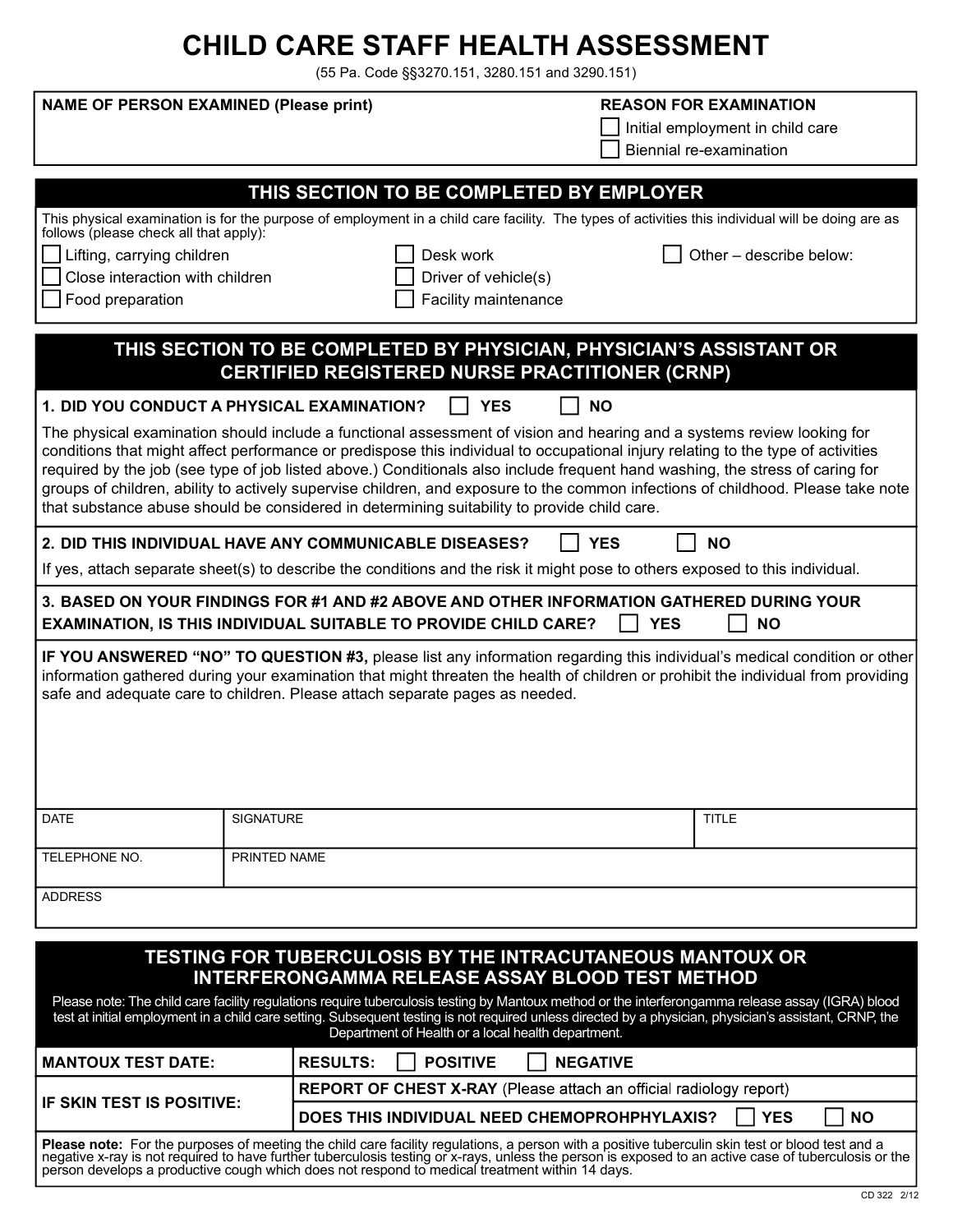## APPLICATION: National Sex Offender Registry Verification

The following individuals must complete the National Sex Offender Registry verification application:

- Any individual 18 years or older residing in the child care setting where child care is occurring.
- Any individual working for a Regulated Child Care Provider.  $\bullet$
- Any individual with an ownership interest (corporate or non-corporate) in a Regulated Child Care Provider and who participates in the organization and management of the operation.
- Any volunteer of a child care provider, group day-care home or family child care home.

Type or print clearly in ink. Fill in all necessary fields on the application. Once completed, use one of the following three options to submit the application for processing:

- 1. Mail to the Clearance Verification Unit, ChildLine at the following address: Department of Human Services PO Box 8170 Harrisburg, PA 17105-8170; OR
- 2. Scan the completed application and email to: **RA-PWNSOR@pa.gov** In the subject line list 'NSOR Verification Applicant Last Name (i.e., Smith); OR
- 3. Hand deliver to the Clearance Verification Unit lobby located at: 5 Magnolia Drive, Harrisburg, PA 17110 (Hillcrest Building number 53). Free parking is available in Lot C.
	- Processing time is fourteen days from the date the application is received.  $\bullet$
	- Retain a copy of the completed application for your record. You may need a copy as proof of your submission for your employer.
	- There is no fee for the National Sex Offender Registry verification letter.
	- Refer all questions to the Clearance Verification Unit at 877-371-5422.

### Purpose of the National Sex Offender Registry Verification (Check one box only)

 $\Box$  Individual 18 years or older residing in the facility where child care is occurring.

- $\Box$  Individual working for a Regulated Child Care Provider.
- □ Individual with an ownership interest (corporate or non-corporate) in a Regulated Child Care Provider and who participates in the organization and management of the operation.
- Volunteer of a child-care provider, group-daycare home or family child care home.

#### Applicant Demographic Information (All fields required)

Full Name (Last, First, Middle Initial): Social Security Number (XXX-XX-XXXX): Date of Birth (MM/DD/YYYY): Daytime Phone Number (XXX-XXX-XXXX): Home Mailing Address: E-mail Address: Include full street address, (Apt # or PO Box if applicable), \_\_\_\_\_\_\_\_\_\_\_\_\_\_\_\_\_\_\_\_\_\_\_\_\_\_\_\_\_\_\_\_\_\_\_\_\_\_\_\_\_\_\_\_\_\_\_\_\_\_\_ City, State and Zip Code I affirm the above information is accurate and complete to the best of my knowledge and belief, and submitted as true and correct under penalty of law per Section 4904 of the Pennsylvania Crimes Code. Signature: \_\_\_\_\_\_\_\_\_\_\_\_\_\_\_\_\_\_\_\_\_\_\_\_\_\_\_\_\_\_\_\_\_\_\_\_\_\_\_\_\_\_\_\_\_ Date: \_\_\_\_\_\_\_\_\_\_\_\_\_\_\_\_\_\_\_\_\_\_